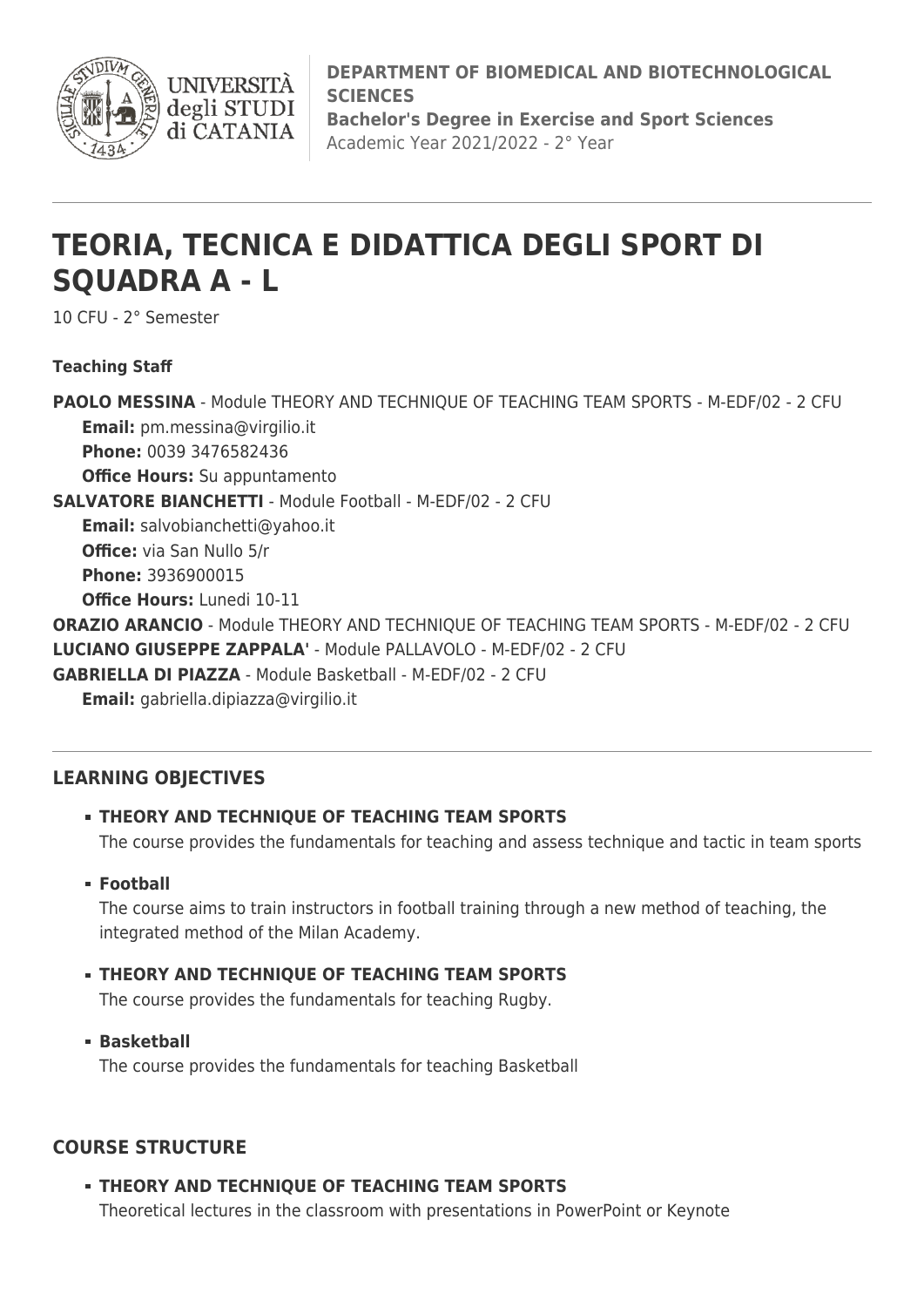## **Football**

The teaching was given online at the disposal of the competent bodies, following the spread of Covid19.

## **THEORY AND TECHNIQUE OF TEACHING TEAM SPORTS**

Direct execution by all students of technical - practical activities proposed by the teacher.

#### **PALLAVOLO**

Direct execution by all students of technical - practical activities proposed by the teacher.

#### **Basketball**

Direct execution by all students of technical - practical activities proposed by the teacher

#### **DETAILED COURSE CONTENT**

#### **THEORY AND TECHNIQUE OF TEACHING TEAM SPORTS**

Training skills of the coach. Activity planning: initial assessment, objectives, contents, styles and teaching methods. The learning of motor skills. The processing of information according to Schmidt's schema theory. Generalized motor program and motor control system. The dynamicecological approach. The nonlinear pedagogy. The constraint-led approach. The Teaching Games for Understanding Methodology. How to teach techniques. Facilitation strategies. The observation process in sport. Feedback. Block and random training: the contextual interference. Teaching sequence. Information and action. Reaction time and decision making. Sports technique and technical training: acquisition training and application training. Situational training. The evaluation of sports technique. Cognitive activity and player training. Technical and tactical training in sports games. Strategy and tactics in sport. Game-Centred Approach: the models. Mental processes and fake behaviors.

#### **Football**

Elements of Technique, Tactics, Motor Preparation, Psychology

#### **THEORY AND TECHNIQUE OF TEACHING TEAM SPORTS**

History of Rugby in Italy and in the world

Foundamentals

Exercise design

knowledge of the game and the rules

Safety

Main and complementary rules

Goals for category

Tackle progression

Game conduction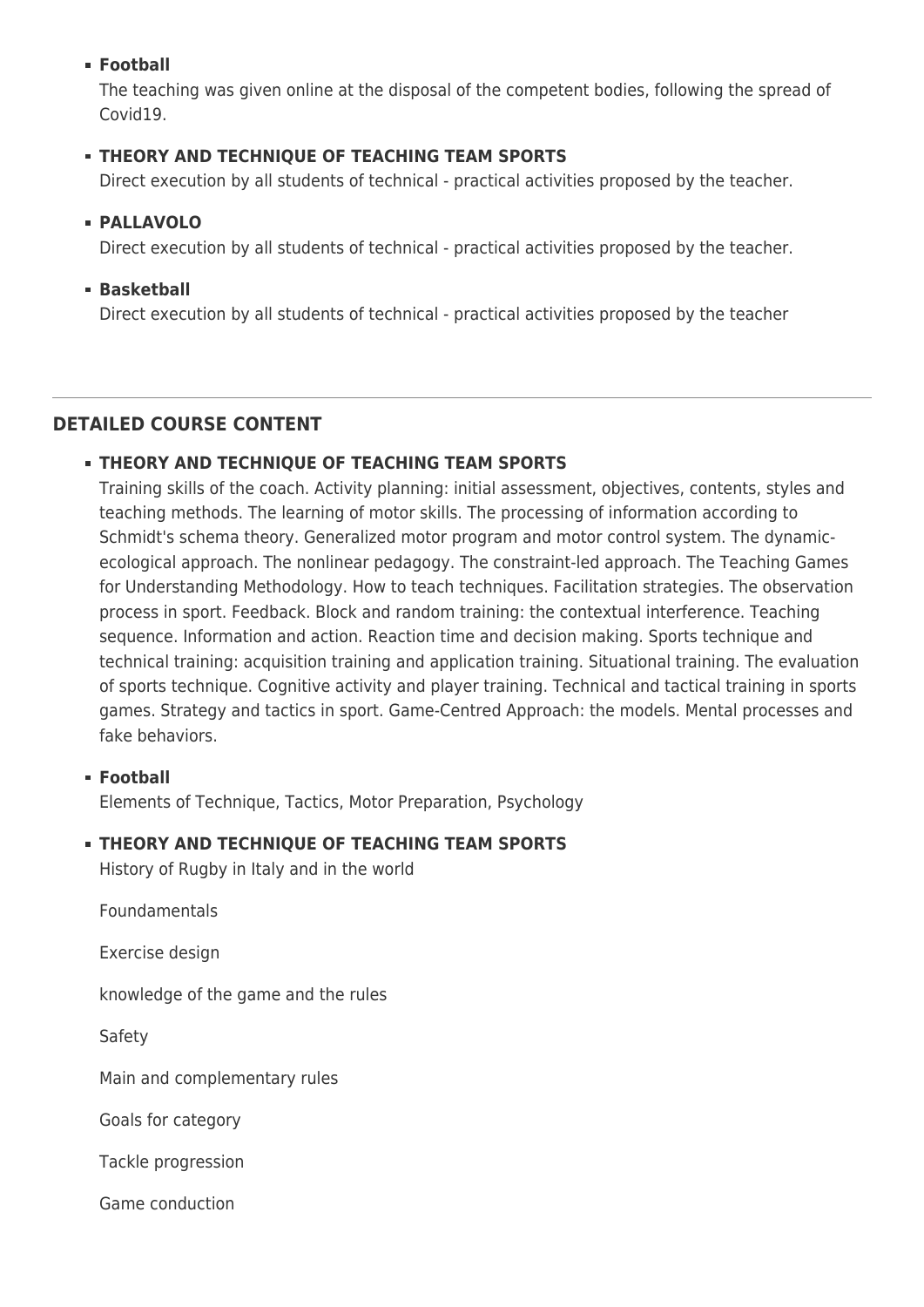Rugby indoor

#### **Basketball**

The game of basketball: game features, the training of the player, the fundamentals of the game, the performance model. Ball-handling: exercises for the rapidity of the hands, exercises for the sensitivity of the fingers, preparatory exercises for the technical movements, stationary and moving exercises with or without the ball, exercises with one or two balls, exercises, individual and in pairs, ball-handling exercises. Individual fundamentals without the ball: fundamental position, change of speed, change of direction, change of direction, pivoting while running, pivoting while standing still, footwork, exercises for footwork, exercises for individual fundamentals without the ball. Stopping and starting: one-time stop, two-times stop, stopping after the dribble, stop after the reception of the ball, cross-start, the exercises for stopping and starting. The shooting: mechanics, balance, coordination, strength, the aiming point, set shots, jump shots , layups, the two-step, special moves, exercises for shooting. The dribble: fast dribble, safe dribble, change of speed, change of direction, change of front hand, crossover between the legs, crossover behind back, dribble around (turn), retreat dribble , lateral movement, feints exchange of hand, hesitation dribble, dribbling exercises. The passage: receiving and grip of the ball, passages with both hands, one-hand passing, fake pass, passing hesitation, exercises for the pass . Fundamentals of individual defense: basic position of defense, use of arms and hands, slips, changing of the guard, the periods for individual fundamental defense. Offensive one on one. Offensive 1vs1 with the ball: receiving in the help side; receiving in the ball side. Offensive 1vs1 without the ball: unmark and fit. Difensive one on one. Defensive lines: defending the dribbler; defending the pleyer without the ball in the help sideand in the ball side. Offensive collaborations. Defensive collaborations.

#### **TEXTBOOK INFORMATION**

**THEORY AND TECHNIQUE OF TEACHING TEAM SPORTS** Bifulco V. Messina P. M.; Allenare insegnando, BasketCoach.Net, 2018.

The teacher will provide the student representative with additional notes in pdf format.

**Football**

"Football as a Movement Science" Videos and images